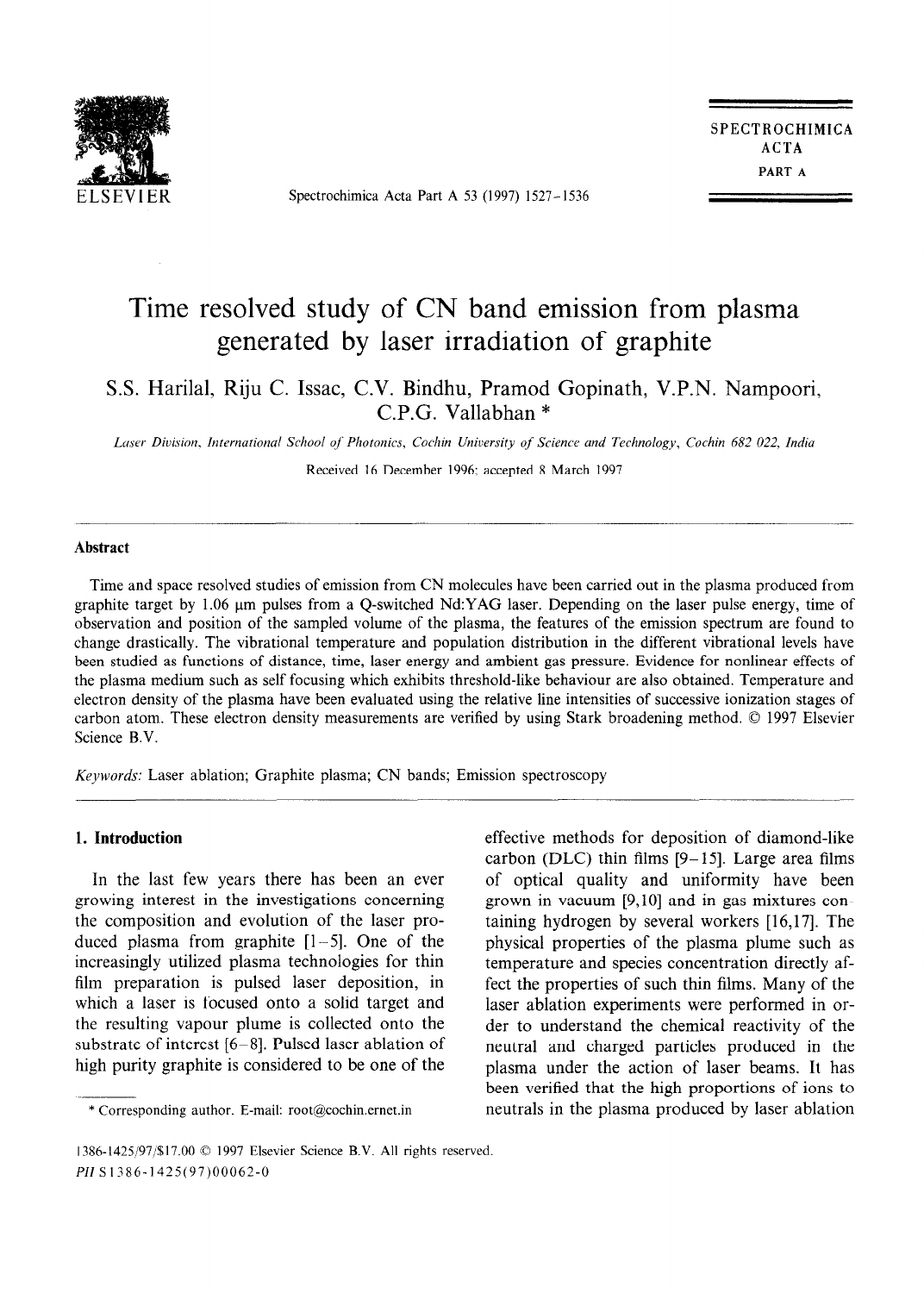are mainly responsible for uniform quality of the diamond-like carbon films [18].

Laser ablation is also a convenient method for producing highly stable carbon clusters such as  $C_{60}$  and higher fullerene molecules [19,20]. The presence of different species such as atomic, ionic and molecular carbon in the plume was found to depend on laser intensity [21]. The nature and characteristics of the laser induced plasma (LIP) from a solid target depend on various parameters such as chemical composition of the target, wavelength of irradiation, energy deposited on the target, ambient gas pressure inside the plasma chamber etc.  $[22-25]$ . It has been observed that the quality of the film is affected by the energy of the particle being deposited and hence, depends on the temperature. Therefore to optimize the film characterization it is necessary to estimate the temperature of the emitted species.

The pulsed radiation from a high power laser usually generates intense plasma emission from the target. A variety of techniques can be employed for characterizing laser induced plasma (LIP). Different types of plasma diagnostics techniques have been extensively reviewed [6,26]. Of these, time of flight mass spectroscopy [27,28], optical emission spectroscopy [29,30], optical absorption spectroscopy  $[31]$ , line broadening  $[32]$ , laser induced fluorescence [33] Langmuir probe method [34] and interferometry [35] are especially popular. Optical spectroscopy is an effective as well as convenient tool to detect various transient species such as excited atoms, ions and diatomic/ polyatomic molecules, all of which are produced during laser ablation. Photography and other imaging techniques add another dimension to plasma diagnostics [36,37].

Depending on the time of observation and position of the sampled volume the features of the plasma emission change as the plasma expands. In the case of LIP from graphite target, the emission contains molecular band systems from different species such as  $C_2$ , CN etc. It has been pointed out that the excited diatomic species, which are sources of band emission in the different regions of plasma, may be formed by a secondary photolysis of the initial products. The CN violet system  $(B^2\Sigma^+ \rightarrow X^2\Sigma^+)$  has been studied by a variety of techniques  $[38 - 40]$  since it is an important free radical occurring in many emission sources. Even though a few studies are available in the literature related to CN species in the plasma, a systematic investigation of spatial and temporal variations of the characteristics of the plasma have not been reported yet. In this paper we describe in detail the spatial, temporal, laser energy and ambient gas pressure dependence of the CN species generated in graphite plasma by  $1.06 \mu m$  pulsed laser irradiation under partial vacuum. The vibrational temperature and its variations under different conditions have been evaluated from the emission spectrum of CN violet band.

# 2. Experimental

Schematic diagram of the experimental technique is shown in Fig. 1. Plasma was generated by laser ablation of the high purity graphite sample using  $1.06 \mu m$  radiation pulses from a Q-switched Nd:YAG laser [Qunata Ray DCR 111 having pulse width 9 ns and repetition rate 10 Hz. The estimated laser spot size at the target was  $200 \mu m$ . The target in the form of a disc (25 mm diameter and 5 mm thickness) was placed in a partially evacuated chamber provided with optical windows for laser irradiation and spectroscopic observation of the plasma produced from the target. The target was rotated about an axis parallel to



Fig. 1. Schematic diagram of the experimental set up. BS, beam splitter; EM, energy meter; L, lens; S, sample; M, monochromator; P, PMT; BI, boxcar averager/gated integrator; CR, chart recorder; DSO, digital storage oscilloscope.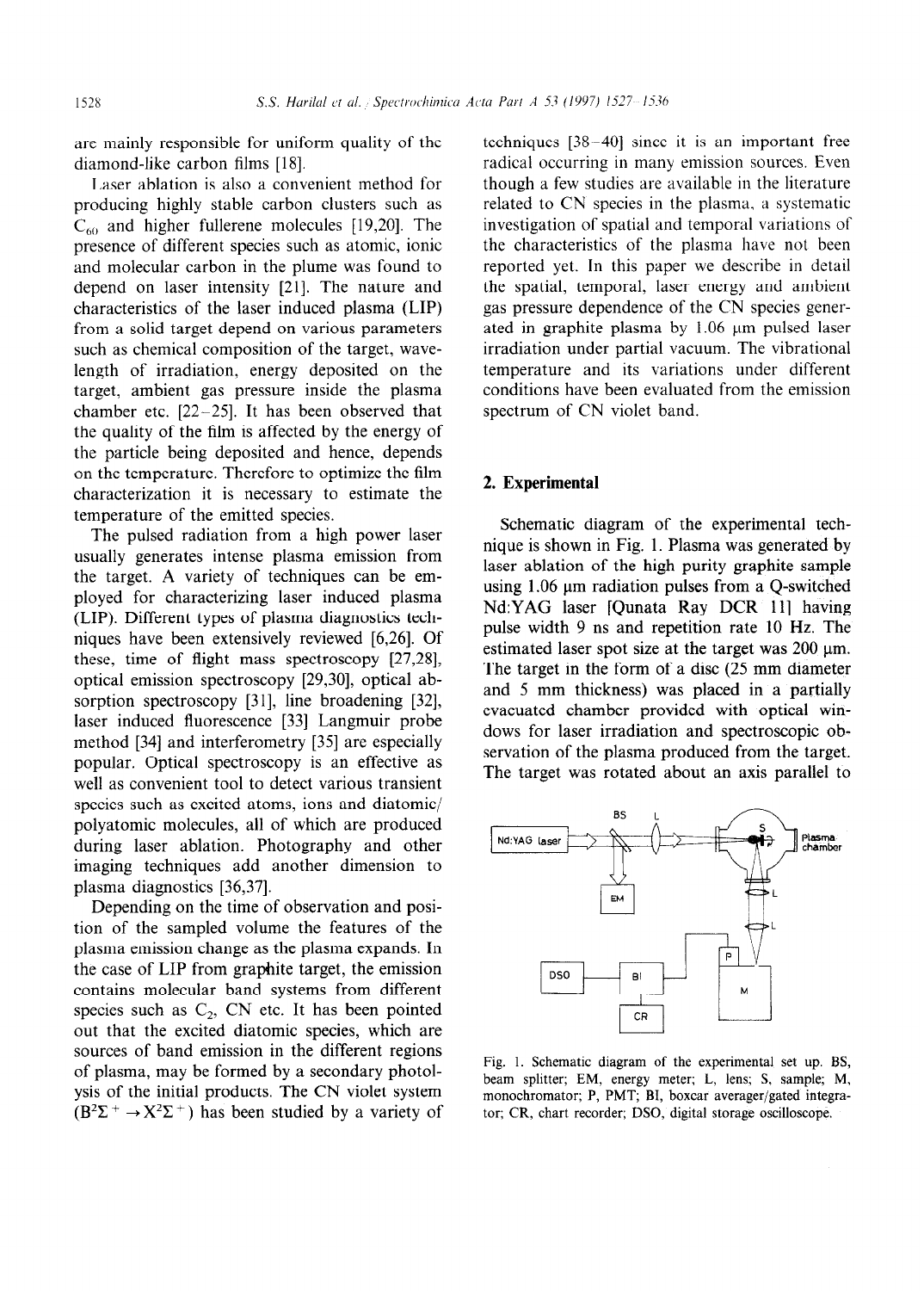the laser beam to avoid nonuniform pitting of the target surface. The bright plasma emission was viewed through a side window at right angles to the plasma expansion direction. The line of sight intensity of the plasma is collected from a cross section of area 0.01 cm2. The section of the plasma was imaged onto the slit of a 1 m monochromator (Spex model 1704 with entrance and exit slits parallel to the target surface having widths  $20 \mu m$  each, grating with  $1200 \text{ grooves}$  $mm^{-1}$  blazed at 500 nm, maximum resolution 0.005 nm) using appropriate collimating and focusing lenses so as to have one to one correspondence with the sampled area of the plasma and the image. The scan of the monochromator was controlled using Spex CD2A compudrive arrangement. The recording was done by using a thermoelectrically cooled Thorn EM1 Photo Multiplier Tube (PMT) (KQB 9863, rise time 2 ns, quantum efficiency 22%), which was coupled to a boxcar averager/gated integrator [Stanford Research Systems SR 250]. For spatially resolved studies different regions of the plasma plume were focused on to the monochromator slit. In our case the accuracy in spatial settings was better than 0.2 mm. The averaged output from the boxcar averager was fed to a chart recorder, which for the present study averaged the intensities from 10 pulses.

# 3. Results and discussion

# 3.1. Emission spectra

The spectra of the LIP from graphite target were recorded in the region  $\lambda\lambda$  350-600 nm. The emission spectra were intensity-normalized using the optical response curves of the monochromator-PMT assembly. All the emission intensities are corrected for the detector spectral response which is predetermined through use of a standard lamp. The emission spectrum is found to contain different vibrational bands of CN molecules in addition to atomic and ionized species of carbon. The intensities of the band emission has been found to depend on the delay time and distance from the target surface. Near the target surface

atomic as well as ionic species predominate while in regions away from the target molecular species such as CN and  $C_2$  dominate. The atomic, ionic and molecular carbon ejected from the target due to laser ablation combines with the ambient nitrogen present inside the plasma chamber resulting in the formation of CN molecules. Characteristic spectral emission of CN molecule in the violet region is obtained from the  $B^2\Sigma^+ \rightarrow X^2\Sigma^+$  transition [41]. Well defined bands in sequences  $\Delta v =$ 1, 0, -1, -2 are recorded, where  $\Delta v = v' - v''$  is the difference between the vibrational quantum numbers of the upper  $(B^2\Sigma^+)$  and lower  $(X^2\Sigma^+)$ electronic states.

# 3.2. Electron temperature and electron density meusurements

#### 3.2.1. Stark broadening method

The number density of electrons in a plasma can be obtained from the Stark broadened line profile of an isolated atom or singly charged ion with reasonable accuracy. In order to estimate the electron density we utilized the Stark broadened profile of C II transition at 392 nm  $(3p^2p^0 - 4s^2S)$ keeping the monochromator at its maximum resolution. The full width at half maximum (FWHM) of the line  $\Delta \lambda_{1/2}$  is related to the electron density  $N_e$  by the expression [42,43]

$$
\Delta \lambda_{1/2} = 2W \left[ \frac{N_e}{10^{16}} \right] \n+ 3.5A \left[ \frac{N_e}{10^{16}} \right]^{1/4} \left[ 1 - \frac{3}{4} N_B^{1/3} \right] W \left[ \frac{N_e}{10^{16}} \right] A^0
$$
\n(1)

where  $W$  is the electron impact parameter which can be incorporated to different temperatures [42]; A, ion broadening parameter and  $N_D$ , the number of particles in the Debye sphere. The first term in the right side of Eq. (1) represents the broadening due to electron contribution and the second term is the ion correction factor. For nonhydrogenic ions Stark broadening is predominantly by electron impact. Since the perturbations caused by ions are negligible compared with electrons, the ion correction factor can safely be neglected. Therefore Eq. (1) reduces to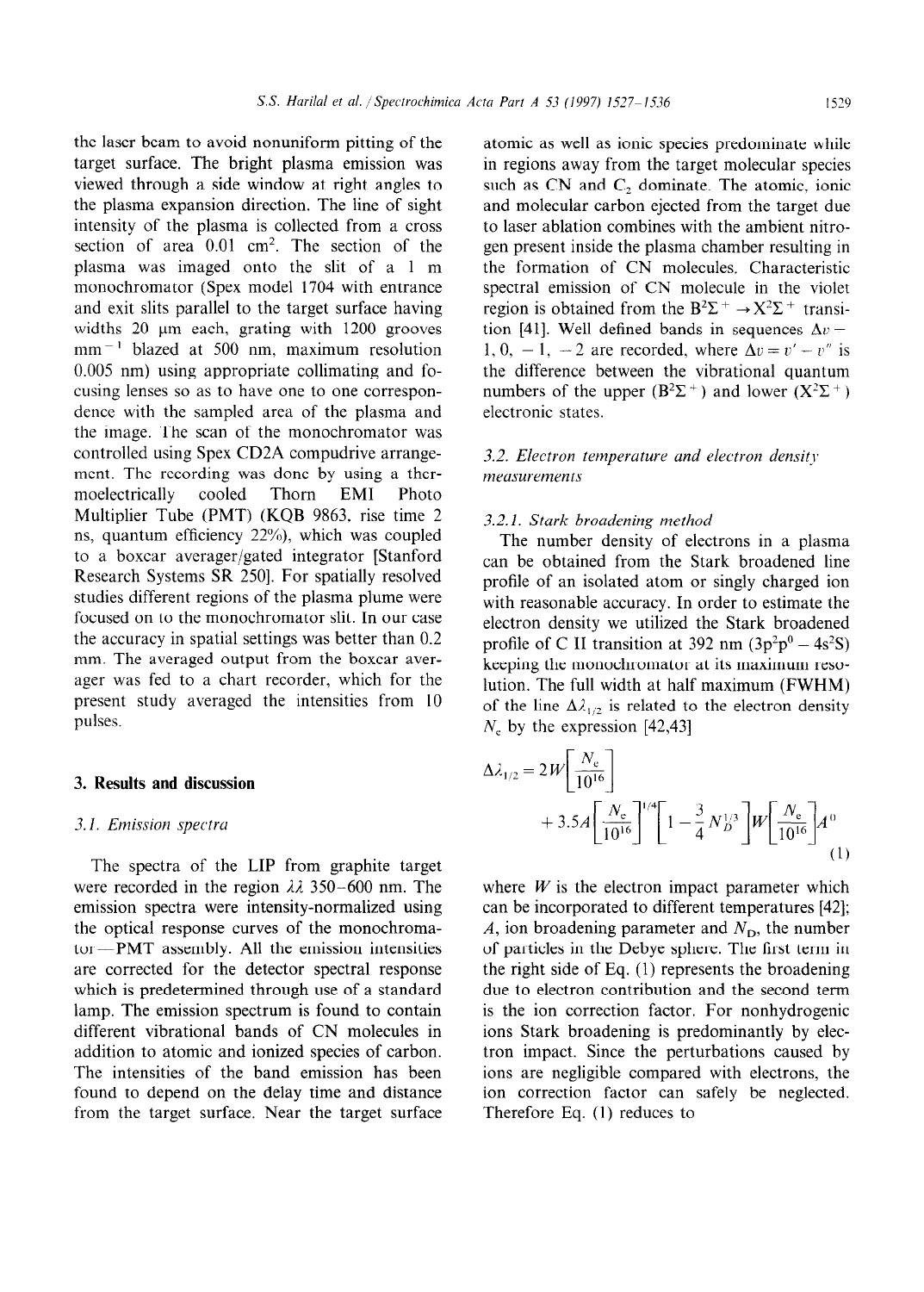$$
\Delta \lambda_{1/2} = 2W \left[ \frac{N_e}{10^{16}} \right] A^0 \tag{2}
$$

The time integrated electron density is  $1.58 \times 10^{17}$  $cm<sup>-3</sup>$  at a distance 3 mm from the target and at a laser power density  $4.95 \times 10^{10}$  W cm<sup>-2</sup>.

# 3.2.2. Relative line intensity measurements

The electron temperature and electron density ization were utilized. At LTE we have the relation  $\frac{m}{s}$  is are valid.  $[42]$ 

$$
\frac{I'}{I} = \left[\frac{f'g'\lambda^3}{fg\lambda'^3}\right] \left[4\pi^{3/2}a_0^3N_e\right]^{-1} \left[\frac{kT_e}{E_H}\right]^{3/2}
$$
\n
$$
\times \exp\left[-\frac{E' + E_{\infty} - E - \Delta E_{\infty}}{kT}\right]
$$
\n(3) The elect  
\noftence *z* of the possé

 $\frac{1}{2}$  for the evaluation of  $\frac{1}{2}$  and  $\frac{1}{2}$  and  $\frac{1}{2}$  and  $\frac{1}{2}$  and  $\frac{1}{2}$  and  $\frac{1}{2}$  and  $\frac{1}{2}$  and  $\frac{1}{2}$  and  $\frac{1}{2}$  and  $\frac{1}{2}$  and  $\frac{1}{2}$  and  $\frac{1}{2}$  and  $\frac{1}{2}$  and  $\frac{1}{2$ atom with higher ionization stage;  $f$ , is the oscillator strength;  $g$ , statistical weight;  $a_0$ , Bohr radius;  $E_{\rm H}$ , ionization energy of the hydrogen atom; E, excitation energy and  $\Delta E_{\infty}$  is the reduction in the ionization energy  $E_{\infty}$  of the lower ionization stage. The correction factor in the ionization energy is given by [42]  $\begin{bmatrix} 42 \end{bmatrix}$ 

$$
\Delta E_{\infty} = 3z \frac{e^2}{4\pi\epsilon_0} \left[ \frac{4\pi N_e}{3} \right]^{1/3}
$$
 (4) molecules i

where  $z = 2$  for the lower ionization state. The correction factor in the ionization energy is found to be 0.008 eV at  $N_e = 10^{17}$  cm<sup>-3</sup>.

For the evaluation of  $T_e$  and  $N_e$ , we make use of registered line intensities from the lines at 464.7 and 569.6 nm of C III and 392 and 407.4 nm lines of C II. The calculated values of  $T_e$  and  $N_e$  at a distance 3 mm from the target and at a laser irradiance of  $4.95 \times 10^{10}$  W cm<sup>-2</sup> are 2.05 eV and  $1.23 \times 10^{17}$  cm<sup>-3</sup> respectively. The small variation occurred in the calculation of Ne using Stark broadening and line intensity measurements can be attributed to the uncertainty in the values of oscillator strengths and the electron impact parameter.

The calculations of  $T_e$  and  $N_e$  were carried out from Stark broadening and line intensity measurements under the assumption that the plasma is in LTE. It is clear that LTE will be approached only at sufficiently large particle densities. A necessary (but not sufficient) criterion for LTE is that [43]

$$
N_e \ge 1.4 \times 10^{14} T_e^{1/2} (\Delta E_{\text{mn}})^3 \text{ cm}^{-3}
$$
 (5)

where  $T_e$  is in eV,  $\Delta E_{mn}$  is the energy difference The electron temperature and electron density<br>of the LIP can be evaluated from the emission<br>For the transition at 392 nm,  $\Delta E_{mn} = 3.16$  eV, the spectra of the ablated plume. For these calcula-<br>lowest limit for  $N_e$  is  $6.3 \times 10^{15}$  cm<sup>-3</sup>. Our calcutions of  $N_e$  and  $T_e$ , the relative intensities of the<br>lated values of  $N_e$  are much greater than this limit same emitting species at successive stages of ion-<br>implying that LTE approximation for these analy-

# 3.3. Vibrational temperature analysis of CN molecules

broadening lower states are proportional to the number of  $4\pi N$   $\frac{1}{3}$  $\left| \frac{4\pi N_e}{2} \right|^{1/2}$  (4) molecules in the respective states [44], i.e. The electronic transition of diatomic molecules often possess band structures due to the many vibrational levels. Molecules in a certain vibrational state  $v'$  of the upper electronic state can decay to different vibrational levels v" of the lower electronic state giving subsequently the emission intensities  $I(v', v'')$ . According to the vibrational sum rule for intensities of different bands in a progression, the sums of the band strengths of all bands with the same upper or

$$
\sum_{v''}\frac{I(v',v'')}{v^4}\propto N_{v'}\tag{6}
$$

$$
\sum_{v'} \frac{I(v',v'')}{v^4} \propto N_{v''}
$$
\n(7)

where v is the frequency in cm<sup>-1</sup>,  $N_{v}$ , and  $N_{v}$ , the numbers of the molecules in the corresponding vibrational levels of the electronic states respectively.

The calculated values of  $N<sub>v</sub>$  are to be regarded as relative values. The vibrational distribution in the CN bands after 500 ns of the laser pulse is given in Fig. 2. The inverse distribution observed for  $v < 1$  in the case of the CN molecule is in accordance with the Franck-Condon principle. Similar inverse distributions are observed in certain other molecules also [45,46].

$$
1530
$$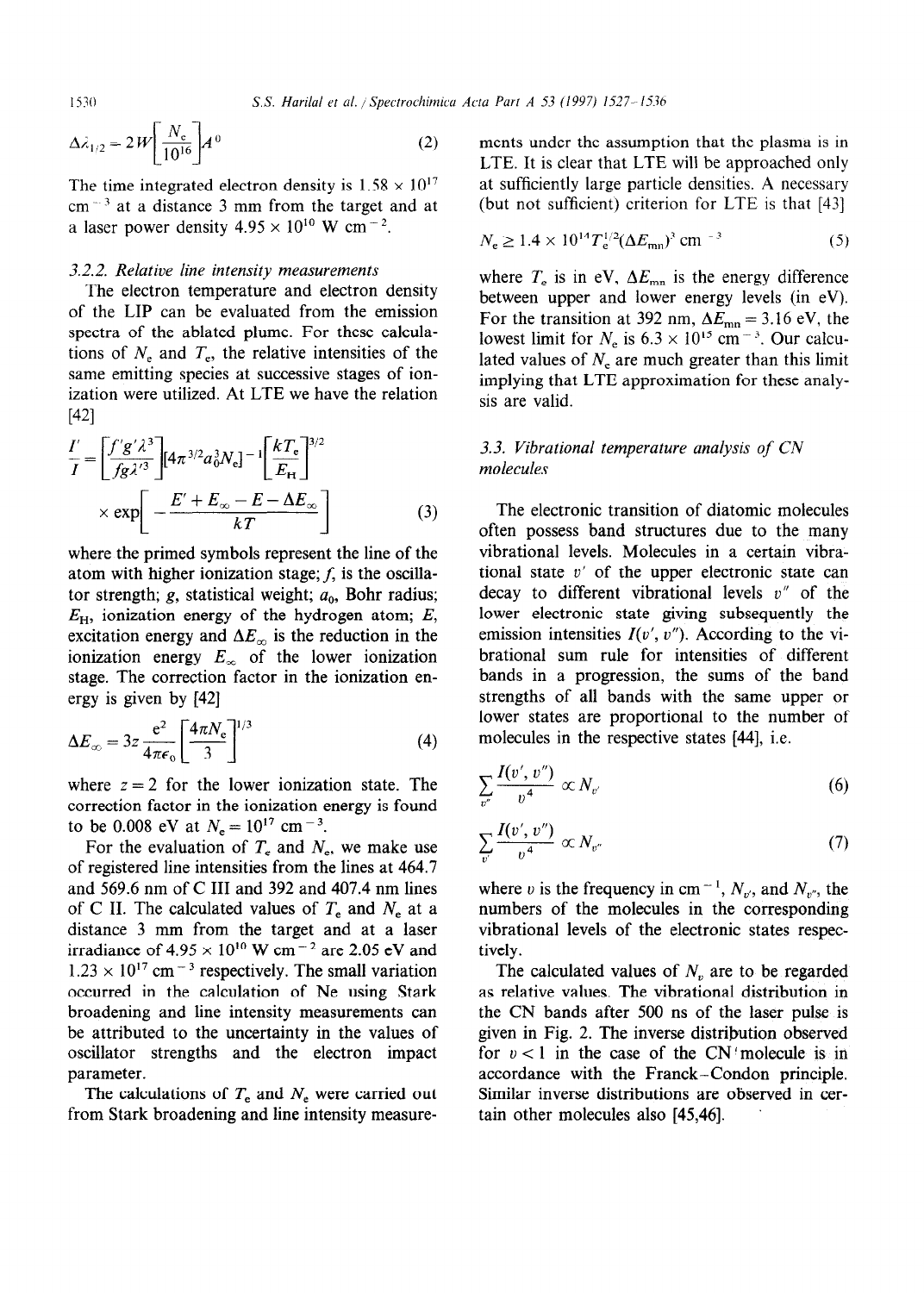

Fig. 2. The vibrational distribution of CN violet band (distance 10 mm, laser irradiance  $3.54 \times 10^{10}$  W cm<sup>-2</sup>, delay 0.5  $\mu$ s).

The LIP is usually taken to be in local thermodynamic equilibrium in order to evaluate plasma parameters such as number density, plasma temperature etc. In thermal equilibrium, the number densities at various vibrational levels of a molecule in the excited state can be evaluated using the Boltzmann distribution [44].

$$
\ln \sum_{v''} (\lambda^4 I_{v'v''}) = C_1 - G(v') \bigg[ \frac{hc}{kT_{\text{vib}}} \bigg] \tag{8}
$$

where  $\lambda$  is the wavelength corresponding to each transition  $(v', v'')$  and  $G(v')$  is the vibrational term value corresponding to the upper electronic state,  $C_1$  is a constant,  $T_{vib}$  is the molecular vibrational temperature,  $h$ , the Plank's constant,  $k$  the Boltzmann constant and  $c$ , the speed of light. With measured intensities  $I_{r'n''}$  and  $G(v')$  we can plot a straight line as described by Eq. (8). The vibrational temperature is obtained from the slope of the Boltzmann plot between  $\ln \sum_{v} (\lambda^4 I_{v'v''})$  and  $G(v')$ . Typical Boltzmann plots of the band intensities against vibrational energy are given in Fig. 3. The advantage of using the Boltzmann distribution is that the information regarding the transition probability is not essential in this case.

# 3.3.1. Spatial dependence

One of the results in the present series of studies is that the spectral features are distinctly different for the emission from different sections of the plasma plume.



Fig. 3. Typical Boltzmann plots of vibrational band intensity vs vibrational energy for different distances from the target.

For spatial studies, different parts of the plasma were imaged onto the slit of the monochromator. Fig. 4 gives the typical CN violet band for different distances along the plasma expansion direction at a laser power density of  $3.54 \times 10^{10}$  W cm<sup>-2</sup> and at a pressure 0.05 mbar. The continuum emission intensity in the plasma emission is greatest in the region close to the target surface and decreases sharply within a few millimeters from the target surface. The spectral emission intensity is very bright during the initial



Fig. 4. CN violet band for  $\Delta v = 0$  sequence at different spatial distances from the target (laser irradiance  $3.54 \times 10^{10}$  W cm<sup>-2</sup> time delay 5 ps, (a) 2 mm, (b) 6 mm, (c) 10 mm, (d) 14 mm.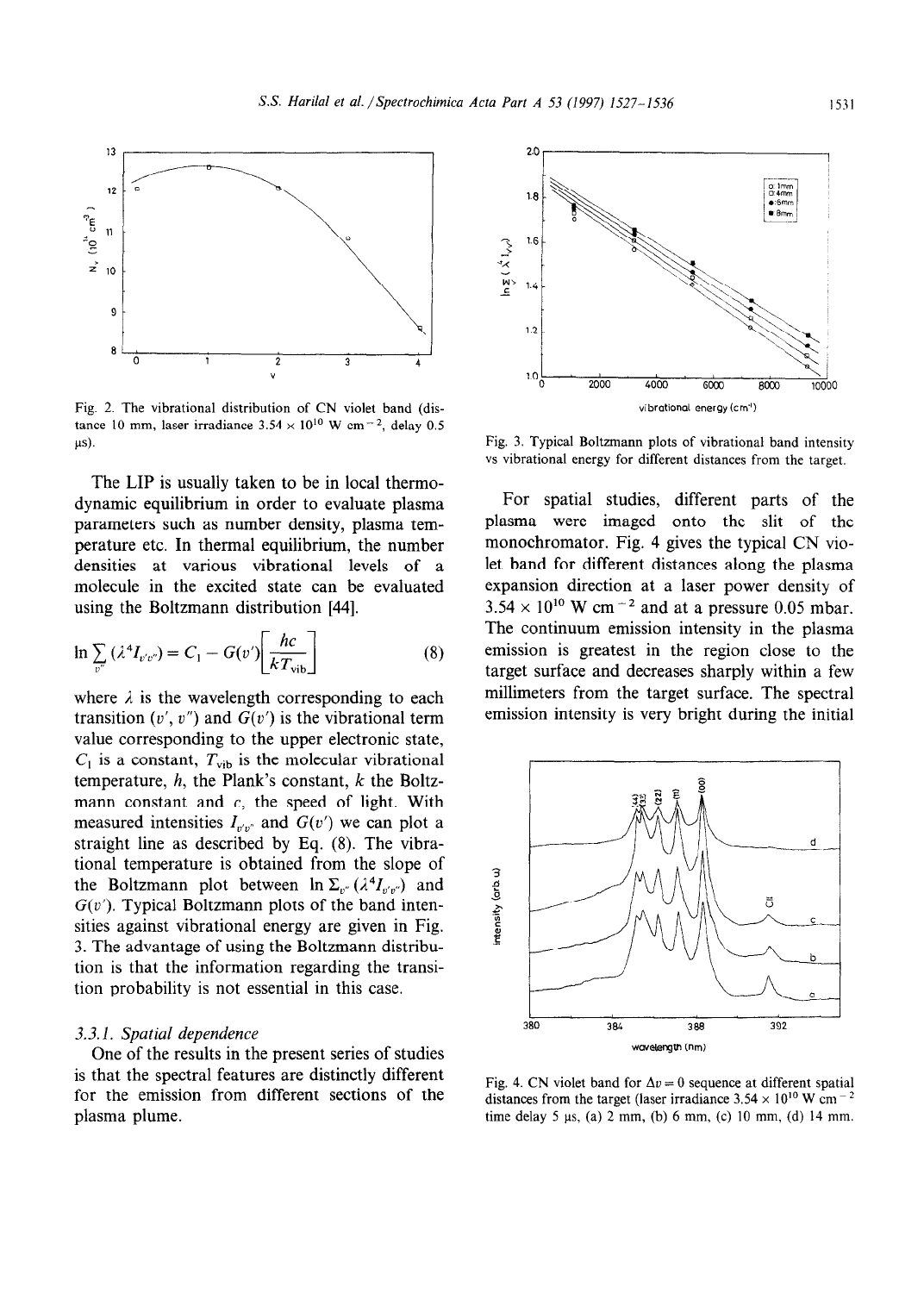

Fig. 5. The variation of vibrational temperature of the CN molecules with distance from the target for 5 µs delay time.

stages (up to 100 ns) of plume expansion due to Bremsstrahlung emission (free-free transition) from the hot plasma. In the region very close to the target surface, density in the plasma core is so high that much of the broadened line emission cannot be separated from the background. Farther away from the target surface, in the case of excited carbon species, the lines become narrower and weaker with increasing separation from the target.

The spatial variation of the vibrational temperature after a time interval of  $5 \mu s$  with respect to the onset of ablation is given in Fig. 5. The average velocity being  $6 \times 10^5$  cm s<sup>-1</sup> [4], for an integration time of 100 ns, the spatial distance travelled by CN molecules is 0.6 mm, which is smaller than the successive spatial steps of 1 mm. In our present work the spatial resolution is better than 0.2 mm. Hence there will not be any significant mixing of spatial and temporal aspects of plasma.

It is found that at a particular laser irradiance, depending on the position of the sampled volume, the vibrational temperature of CN molecules varies. The spatial variation of vibrational temperature, 5 µs after the laser pulse, peaks at a distance 8 mm away from the target  $(20000 \text{ K})$ . The expected experimental error was  $\pm 10\%$ . These results are also consistent with earlier reports on vibrational temperature of CN species [2,47,48].

The observed spatial variation of vibrational temperature can be explained as follows. Near the target surface the temperature is so high that collisional dissociation predominates and this causes a net decrease of the excitation of the higher vibrational levels with consequent reduction in band intensity. As we move away from the target, the collisional effects are reduced so that effectively the vibrational temperature is found to be high. At distances beyond an optimal value the decrease in plasma temperature will cause a reduction in vibrational temperature.

#### 3.3.2. Time dependence

For the time dependence studies, emission spectra were recorded by varying delay times with respect to the laser pulse in the range  $100-40$   $\mu s$ with the gate width of the boxcar averager fixed at 100 ns. All the spectra were recorded at a distance 7 mm away from the target. Fig. 6 gives the change in band head intensity of CN molecules  $(\Delta v = 0)$  at different time delays for a laser power density of  $3.54 \times 10^{10}$  W cm<sup>-2</sup>. The emission characteristics of the plasma varied with time as illustrated in Fig. 6. Shortly after plasma initiation, the dominant radiation was a continuum mixed with ionic lines. The continuum emission is



Fig. 6. CN violet band for  $\Delta v = 0$  sequence at different time delays after the onset of plasma (laser irradiance  $3.54 \times 10^{10}$  W cm<sup>-2</sup>, distance 7 mm) Time delays (a) 500 ns. (b) 1  $\mu$ s, (c) 2  $\mu s$ , (d) 4  $\mu s$  (e) 10  $\mu s$  and (f) 20  $\mu s$ .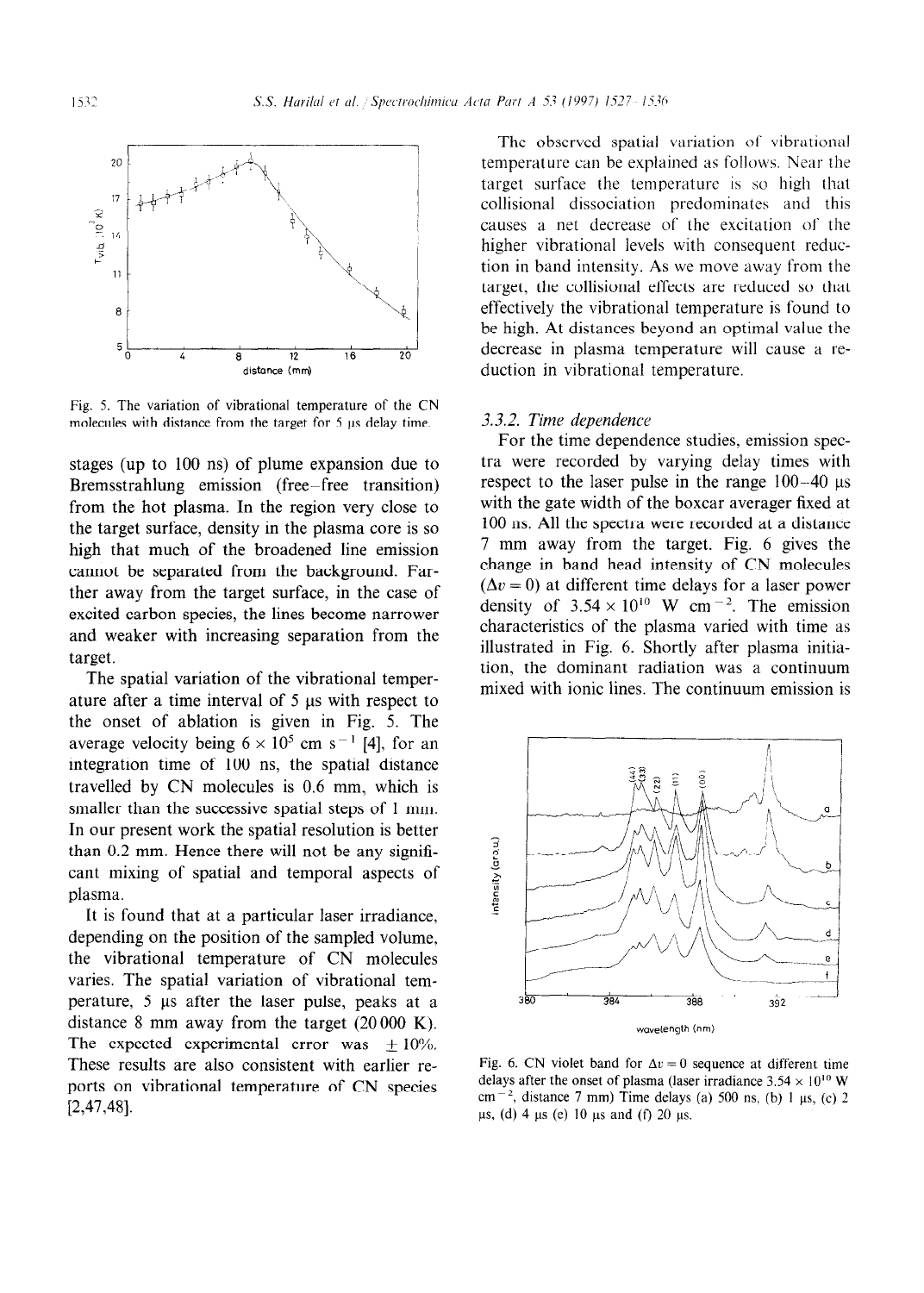

Fig. 7. Time dependence of vibrational temperature of CN molecule (laser irradiance  $3.54 \times 10^{10}$  W cm<sup>-2</sup>, distance 7 mm).

due to Bremsstralung radiation and radiative recombination. Between  $0.1$  and  $1 \mu s$ , both of these contributions decayed, leaving neutral lines and molecular bands which were seen up to 40 µs or longer. It has been observed that the individual emission lines from different atomic and ionic lines are highly Stark broadened during the initial stages of the plasma due to high plasma electron densities. At later times greater than  $2 \mu s$ , the spectrum is dominated by CN violet system. It is to be noted that CN molecules are formed as a result of recombination of excited carbon species with ambient nitrogen present in the chamber as the hot plasma expands and cools. The time dependence of vibrational temperature is shown in Fig. 7. As it is clear from the figure there is a maximum vibrational temperature  $(19 \times 10^3 \text{ K})$ after an elapse of  $5 \mu s$  at a distance of  $7 \mu m$  away from the target.

# 3.3.3. Effect of laser irradiance

The variation of vibrational temperature of CN molecules with laser energy at distances 5 and 10 mm from the target surface is given in Fig. 8. Such variation of vibrational temperature with laser power density occurs essentially due to the fact that comparatively large numbers of molecules are excited into higher vibrational levels with increasing laser irradiance. At 5 mm radial distance from the target surface, the vibrational temperature increases rapidly till laser power density reaches  $6 \times 10^{10}$  W cm<sup>-2</sup> and after that it shows saturation behaviour. The saturation in vibrational temperature at higher irradiance may be due to following reasons, At higher laser irradiance the plasma temperature is so high that collisional dissociation/ionization predominates over recombination and causes a net decrease in the de-excitation rate of population in the higher vibrational levels and by plasma shielding which is due to the change in efficiency of laser coupling to the target by increased absorption and/or reflection by the plasma itself. At 10 mm radial distance from the target surface, a knee is found to occur in the curve showing variation of vibrational temperature at  $4.2 \times 10^{10}$  W cm<sup>-2</sup>. This suggests the onset of possible nonlinear interactions such as self focusing of the laser beam within the plasma medium.

The self focusing phenomenon of laser beams in a plasma will occur if the Debye length  $(\lambda_{\rm D})$  is less than the laser beam diameter. The Debye length which is the characteristic screening length of the plasma is given by  $[49]$ ,

$$
\lambda_{\rm D} = \left[ \frac{k_{\rm B} T \epsilon_0}{N \rm e^2} \right]^{1/2} \tag{9}
$$

where  $k_{\rm B}$  is the Boltzmann constant, T is the equilibrium plasma temperature,  $N$  is the equilibrium concentration,  $\epsilon_0$  is the permittivity and e



Fig. 8. The variation of vibrational temperature of the CN molecule with laser irradiance for different distances from the target.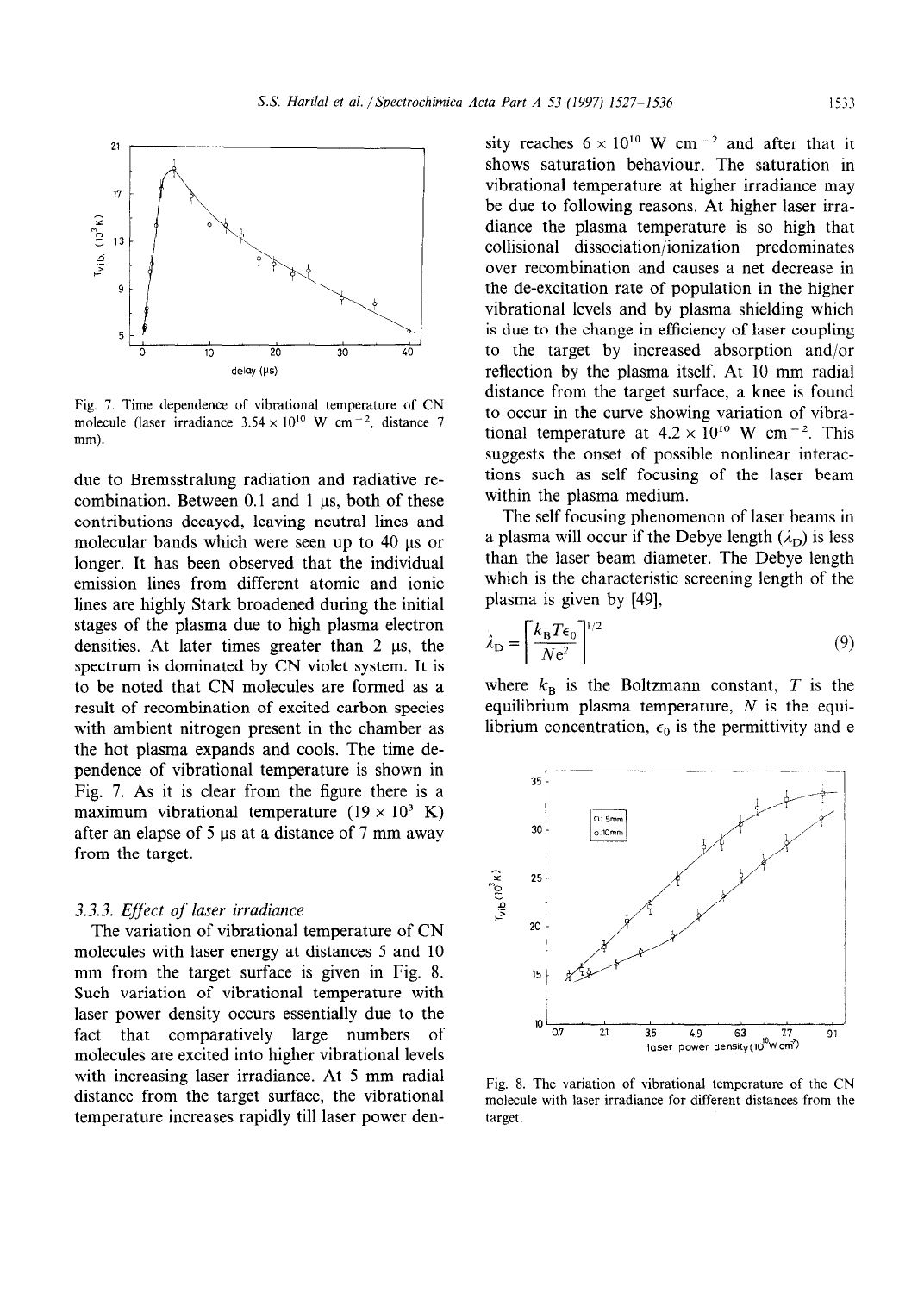is the electron charge. At 10 mm radial distance from the target surface, using the relative line intensity measurements of the successive ionization stages of the carbon species (as mentioned in Section 3.2.1), the estimated  $T<sub>e</sub>$  and  $N_e$  are 19700 K and  $9.6 \times 10^{16}$  cm<sup>-3</sup>. Using these data, the Debye length is found to  $\lambda_{\rm D} =$  $0.03 \mu m$  which is much less than the estimated beam diameter (200  $\mu$ m). Such self focusing in the plasma leads to a higher effective power density resulting in an enhanced emission. Similar threshold like phenomenon is not perceptible at 5 mm radial distance from the target. Apparently this is due to the fact that a greater laser power density resulting from self focusing due to large plasma density and temperature lead to a much lower value for this threshold.

# 3.3.4. Effect of ambient nitrogen 4. Conclusions

The emission characteristics of the laser produced plasma are influenced to a large extend by the nature and composition of the surrounding atmosphere. A quantitative study of the effect of pressure on the relative intensities of the lines in the CN bands gives insight into the mechanism of formation of CN in its excited states and the mechanism of collisional energy transfer [50-521. The change in vibrational temperature of CN molecules with respect to ambient nitrogen gas pressure inside the plasma chamber is given in Fig. 9 at a radial distance 3 mm away from the target and 3 us after the irradiation at  $3.5 \times 10^{10}$  W cm<sup>-2</sup>. The vibrational temperature peaks at 0.08 mbar and then falls quickly with increase in pressure and finally levels off at slightly lower value for  $T_{vib}$ . The highest rate of formation of excited CN molecules occurs at 0.08 mbar pressure under the above conditions. It can be noted that at higher nitrogen pressure the confinement of the plasma takes place. There can be competing nonradiative de-excitation processes which will be predominate at higher pressure of nitrogen gas in the chamber. Thus competition with collisional de-excitation results in reduced vibrational temperature as seen in Fig. 9.



Fig. 9. The change in vibrational temperature for CN molecules with respect to ambient nitrogen gas pressure inside the plasma chamber (distance 3 mm, laser irradiance  $3.54 \times$  $10^{10}$  W cm<sup>-2</sup>).

Extensive studies on the time and space resolved emission diagnostics have been carried out on the plasma produced by  $1.06 \mu m$  radiation from a Q-switched Nd:YAG laser using graphite as the target. These investigations demonstrate that the emission intensities from CN species are sensitive to laser power density, pressure of the background gas, time after the elapse of laser pulse and spatial separation from the target. At low laser irradiance the emission bands due to  $C_2$ and CN predominate while at higher irradiance the multiply ionized species up to C IV have been observed along with CN and  $C_2$  species.

The vibrational temperature is found to increase with increase in laser power density and saturates at higher power levels. The saturation of vibrational temperature at higher power density is due to depletion of excited state population of CN molecules and by plasma shielding. The nonlinear interactions between the laser and the plasma give rise to the phenomenon of self focusing which exhibits threshold-like behaviour. The temperature and density of the plasma have been evaluated employing line intensity measurements and Stark broadening.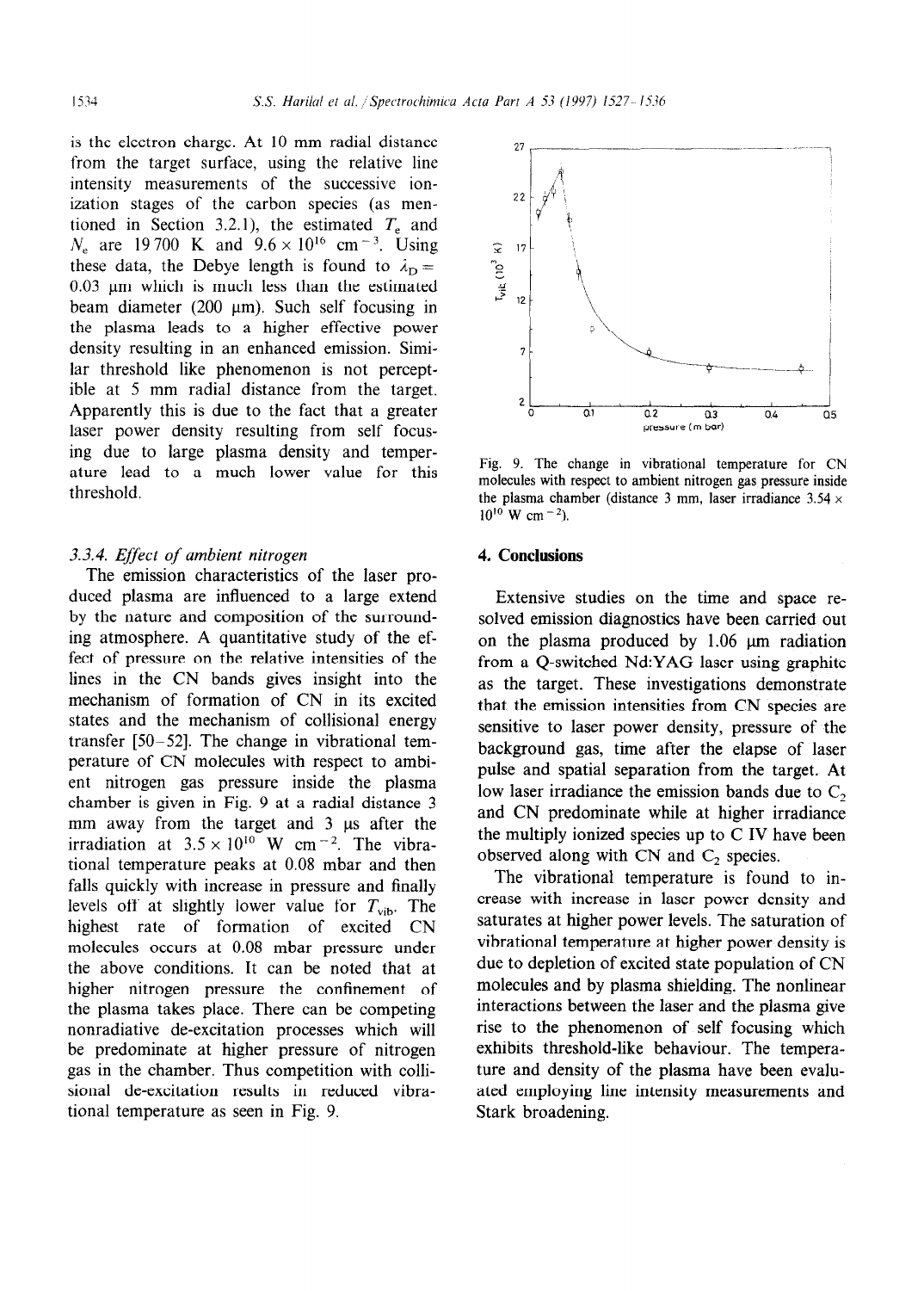# Acknowledgements

The present work is supported by the Department of Science and Technology, Government of India. One of the authors (SSH) is grateful to Council of Scientific and Industrial Research, New Delhi for a senior research fellowship. RCI, CVB and PG are thankful to University Grant Commission, New Delhi for their research fellowships.

# References

- [1] R.W. Dreyfus, R. Kelly, R.E. Walkup, Nucl. Instrum. Methods B 23 (1987) 557.
- 121 G. Hatem, C. Colon, J.E. Campos, Spectrochim. Acta 49A (1993) 509.
- [3] S.S. Harilal, R.C. Issac, C.V. Bindhu, V.P.N. Nampoori C.P.G. Vallabhan, J. Appl. Phys. 80 (1996) 3561.
- [41 S.S. Harilal, R.C. Issac, C.V. Bindhu, V.P.N. Nampoori, C.P.G. Vallabhan, Pramana J. Phys. 46 (1996) 145.
- 151 Y. Iida, E.S. Yeung, Appl. Spectrosc. 48 (1994) 945.
- [61 D.B. Chrisey and G.K. Hubler (Eds.), Pulsed Laser Deposition of Thin Films, John Wiley, New York, 1994.
- [71 R.K. Singh, J. Narayanan, Phys. Rev. B 41 (1990) 8843.
- [8] R.K. Singh, O.W. Holland, J. Narayanan, J. Appl. Phys. 68 (1990) 233.
- [91 A. Krishnaswamy, J. Rangan, C. Narayanan, Appl. Phys. Lett. 54 (1989) 2455.
- [10] S.S. Wagal, E.M. Juengerman, C.B. Collins, Appl. Phys. Lett. 53 (1988) 187.
- [11] C.B. Collins, F. Davanloo, E.M. Juengerman, W.R. Osborn, D.R. Jander, Appl. Phys. Lett. 54 (1989) 216.
- (121 F. Davanloo, E.M. Juengerman, D.R. Jander, T.J. Lee, C.B. Collins, J. Mater. Res. 5 (1990) 2398.
- [13] G. Dollinger, P. Maier-Komor, Nucl. Instrum. Methods Phys. A 303 (1990) 50.
- 1141 R.K. Dwivedi, R.K. Thareja, Surf. Coat. Tech. 73 (1995) 170.
- [I51 A. Bykovskii Yu, A.G. Dudoladov, V.P. Kozlenkov, P.A. Leontev, JETP Lett. 20 (1994) 135.
- [16] M. Ogmen, W.W. Duley, J. Phys. Chem. Solids 50 (1989) 1221.
- 1171 A.P. Malshe, SM. Kanetlar, S.B. Ogale, ?.?. Krishsagar, J. Appl. Phys. 68 (1990) 5648.
- USI D.L. Pappas, K.L. Saenger, J. J. Cuomo, R. W. Dreyfus, J. Appl. Phys. 72 (1992) 3966.
- u91 W. Kratschmer, L.D. Lamb, K. Fostiropoulos, D.R. Huffman, Nature 347 (1990) 354.
- PO1 P.S.R. Prasad, Abhilasha, R.K. Thareja, Phys. Stat. Sol. (a) 139 (1993) Kl.
- I211 S.S. Harilal, P. Radhakrishnan, V.P.N. Nampoori, C.P.G. Vallabhan, Appl. Phys. Lett. 64 (1994) 3377.
- 1221 R.C. William, J.T. Brenna, J. Chem. Phys. 92 (1990) 2269.
- [231 V.P. Ageev, A.D. Akhasakhalyan, S.V. Gaponov, A.A. Gorbunov, V.I. Konov, V.I. Luchin, Sov. Phys. Tech. Phys. 33 (1988) 562.
- [241 A.A. Voevodin, S.J.P. Laube, S.D. Walck, J.S. Solomon, MS. Donley, J.S. Zabinski, J. Appl. Phys. 78 (1995) 4123.
- [251 C. Boulmer-Leborgue, J. Hermann, B. Dubreuil, Plas. Sour. Sci. Tech. 2 (1993) 219.
- [26] L.J. Radziemski and D.A. Cremers (Eds.), Laser induced plasmas and applications, Marcel Dekker Inc. New York, 1989.
- 1271 E.A. Rohlfing, J. Chem. Phys. 89 (1988) 6103.
- [28] C.P. Safvan, F.A. Rajgara, V. Bhardwaj, G.R. Kumar D. Mathur, Chem. Phys. Lett. 255 (1996) 25.
- [29] S.S. Harilal, R.C. Issac, C.V. Bindhu, V.P.N. Nampoori C.P.G. Vallabhan, Jpn. J. Appl. Phys. 36 (1997) 134.
- [301 G. Padmaja, A.V. Ravi Kumar, V.P.N. Nampoori, C.P.G. Vallabhan, J. Phys. D. Appl. Phys. 26 (1993) 35.
- [311 H.F. Sakeek, T. Morrow, W.G. Graham, D.G. Walmsley, Appl. Phys. Lett. 59 (1991) 3631.
- [32] H.R. Griem, Spectral Line Broadening by Plasmas, Academic Press, New York, 1974.
- [331 T. Okada, N. Shibamaru, Y. Nakayama, M. Maeda. Appl. Phys. Lett. 60 (1992) 941.
- [34] D.B. Geohegan, in: J.C. Miller and R.F. Haglund (Eds.), Laser Ablation Mechanisms and Applications, Springer, Berlin, 1991.
- [351 G.K. Varier, R.C. Issac, S.S. Harilal, C.V. Bindhu, V.P.N. Nampoori, C.P.G. Vallabhan, Spectrochim. Acta B (in press).
- 1361 Y. Tasaka, M. Tanaka, S. Usami, Jpn. J. Appl. Phys. 34 (1995) 1673.
- [371 H. Kim, J.C. Postlewaite, T. Zyung, D. Dlott, Appl. Phys. Lett. 22 (1989) 2274.
- I381 R. Engleman Jr, J. Mol. Spectrosc. 49 (1974) 106.
- [39] C.V.V. Prasad, P.F. Bernath, C. Frum, R. Engleman Jr. J. Mol. Spectrosc. 159 (1992) 473.
- [401 P.J. Knowles, H.J. Werner, P.J. Hay, D.C. Cartwright, J. Chem. Phys. 89 (1988) 7334.
- 1411 R.W.B. Pearse and A.G. Gaydon, The Identification of Molecular Spectra, Chapman and Hall, London, 1965.
- f421 H.R. Griem, Plasma Spectroscopy, McGraw-Hill, New York, 1964.
- [43] G. Bekfi, Principles of Laser Plasmas, Wiley, New York, 1974.
- [44] G. Herzberg, Spectra of diatomic molecules, Molecula Spectra and Molecular Structure, 2nd edn., Van Nostrand, New York, 1950.
- [45] M.A. MacDonald, S.J. David, R.D. Coombe, J. Chem. Phys. 84 (1986) 5513.
- [46] I.R. I., Stephen, W.B. Charles, P.R. Alistair, J. Chem. Phys. 92 (1990) 300.
- [471 X. Chen, J. Mazumder, A. Purohit, Appl. Phys. A 52 (1991) 328.